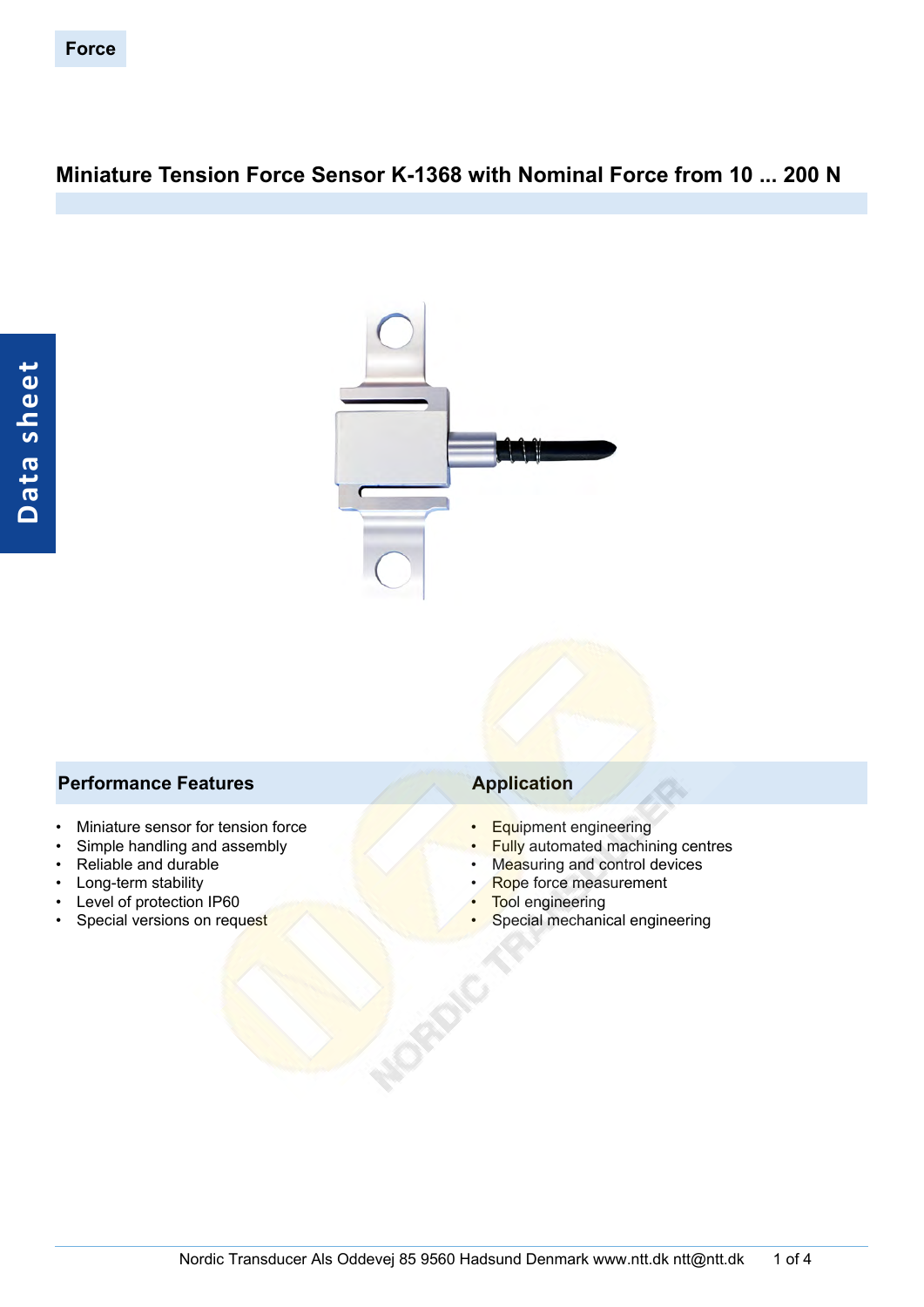## **Dimensions of K-1368 in mm**



| Article-No. | Nominal Force [N] | Weight [kg] |
|-------------|-------------------|-------------|
| 100497      | 10                |             |
| 100498      | 20                |             |
| 100499      | 50                | 0.1         |
| 100500      | 100               |             |
| 100501      | 200               |             |

## **Pin Connection**

| <b>Electrical connection</b> |             |
|------------------------------|-------------|
| Excitation (-)               | green       |
| Excitation (+)               | brown       |
| Signal (+)                   | yellow      |
| Signal (-)                   | white       |
| Control signal (option)      | grey        |
| Shield                       | shield<br>⊌ |

okoto As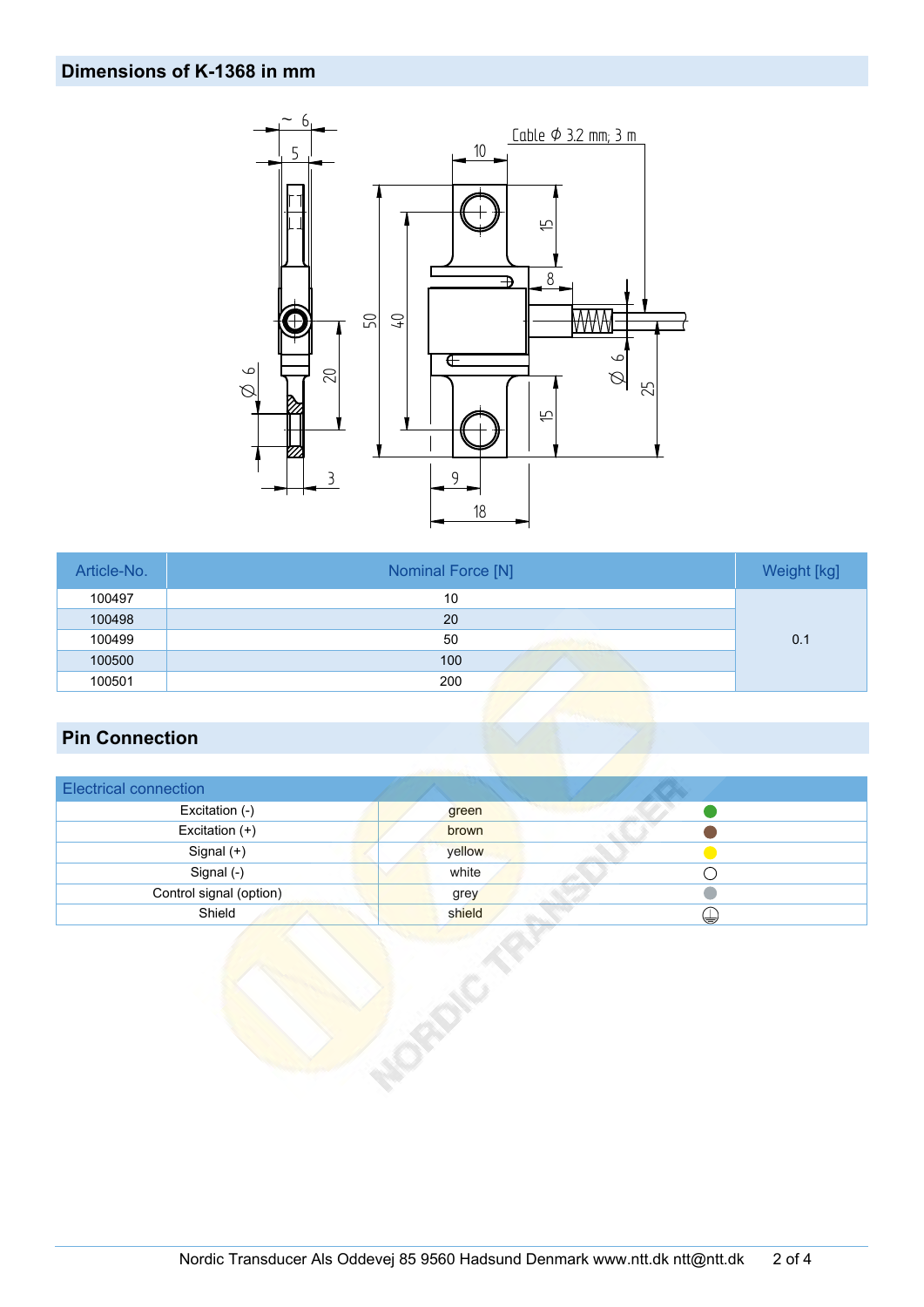## **Technical Data acc. to VDI/VDE/DKD 2638**

| <b>Miniature Tension Force Sensor K-1368</b>                |                            |                             |    |     |     |     |
|-------------------------------------------------------------|----------------------------|-----------------------------|----|-----|-----|-----|
| Nominal force Fnom                                          | N                          | 10                          | 20 | 50  | 100 | 200 |
| Accuracy class                                              | $%F_{nom}$                 | 0.2                         |    |     |     |     |
| Rel. repeatability error in unchanged mounting position bra | $%F_{nom}$                 |                             |    | 0.1 |     |     |
| Relative creep                                              | % $F_{\text{nom}}$ /30 min | $±0.1$                      |    |     |     |     |
| Rated characteristic value Cnom<br>mV/V                     |                            | $1.00 + 15%$                |    |     |     |     |
| Input/output resistance $R_{\rm e}/R_{\rm a}$               | $\Omega$                   | 350                         |    |     |     |     |
| Insulation resistance R <sub>is</sub>                       | Ω                          | $>2*10^9$                   |    |     |     |     |
| Rated range of excitation voltage B <sub>U, nom</sub>       | $\vee$                     | 26                          |    |     |     |     |
| Electrical connection<br>Cable, PURS, 3 m with free strands |                            |                             |    |     |     |     |
| Reference temperature Tref                                  | $^{\circ}C$                | 23                          |    |     |     |     |
| Rated temperature range $B_T$ , nom                         | $^{\circ}C$                | 060<br>$-1070$              |    |     |     |     |
| Operating temperature range $B_{T, G}$                      | $^{\circ}C$                | $-1070$<br>$-3080$          |    |     |     |     |
| Storage temperature range $B_{T, S}$                        | $^{\circ}C$                | $-3095$<br>$-5095$          |    |     |     |     |
| Temperature effect on zero signal TK <sub>0</sub>           | % F <sub>nom</sub> /10 K   | ±0.2                        |    |     |     |     |
| Temperature effect on characteristic value TK <sub>C</sub>  | % F <sub>nom</sub> /10 K   | ±0.2                        |    |     |     |     |
| Maximum operating force F <sub>G</sub>                      | $%F_{nom}$                 | 130                         |    |     |     |     |
| Force limit $F_L$                                           | $%F_{nom}$                 | 150                         |    |     |     |     |
| Breaking force F <sub>B</sub>                               | $%F_{nom}$                 | >200                        |    |     |     |     |
| Permissible oscillation stress Frb                          | $%F_{nom}$                 | 70                          |    |     |     |     |
| Rated displacement Snom                                     | mm                         | < 0.2                       |    |     |     |     |
| Material                                                    |                            | Stainless steel<br>Aluminum |    |     |     |     |
| Level of protection                                         |                            | <b>IP60</b>                 |    |     |     |     |

# **Options**

| Article-No. | <b>Description</b>             |                                  |
|-------------|--------------------------------|----------------------------------|
| 100218      | Control signal                 | 100 $%$ F <sub>nom</sub>         |
| 100896      | Nominal sensitivity adjustment |                                  |
| 42828       | Extended temperature range     | -30 °C  100 °C [≥100 N]          |
| 42829       | Extended temperature range     | $-30$ °C $\ldots$ 120 °C [200 N] |
| 42830       | Extended temperature range     | -40 °C  150 °C [200 N]           |
| 103954      | Calibration in kg or t         |                                  |
| 107592      | 6-wire connection              |                                  |

## **Calibrations**

| Article-No. | <b>Description</b>                                                 |            |
|-------------|--------------------------------------------------------------------|------------|
| 400628      | Linearity diagram in accordance to factory standard                | 25 % steps |
| 400170      | Linearity diagram in accordance to factory standard                | 10% steps  |
| 400960      | Proprietary calibration acc. to DIN EN ISO 376 and DAkkS-DKD-R 3-3 | 3 steps    |
| 400652      | Proprietary calibration acc. to DIN EN ISO 376 and DAkkS-DKD-R 3-3 | 5 steps    |
| 400640      | Proprietary calibration acc. to DIN EN ISO 376 and DAkkS-DKD-R 3-3 | 8 steps    |
|             | DAkkS-Calibration/Standard on request                              |            |